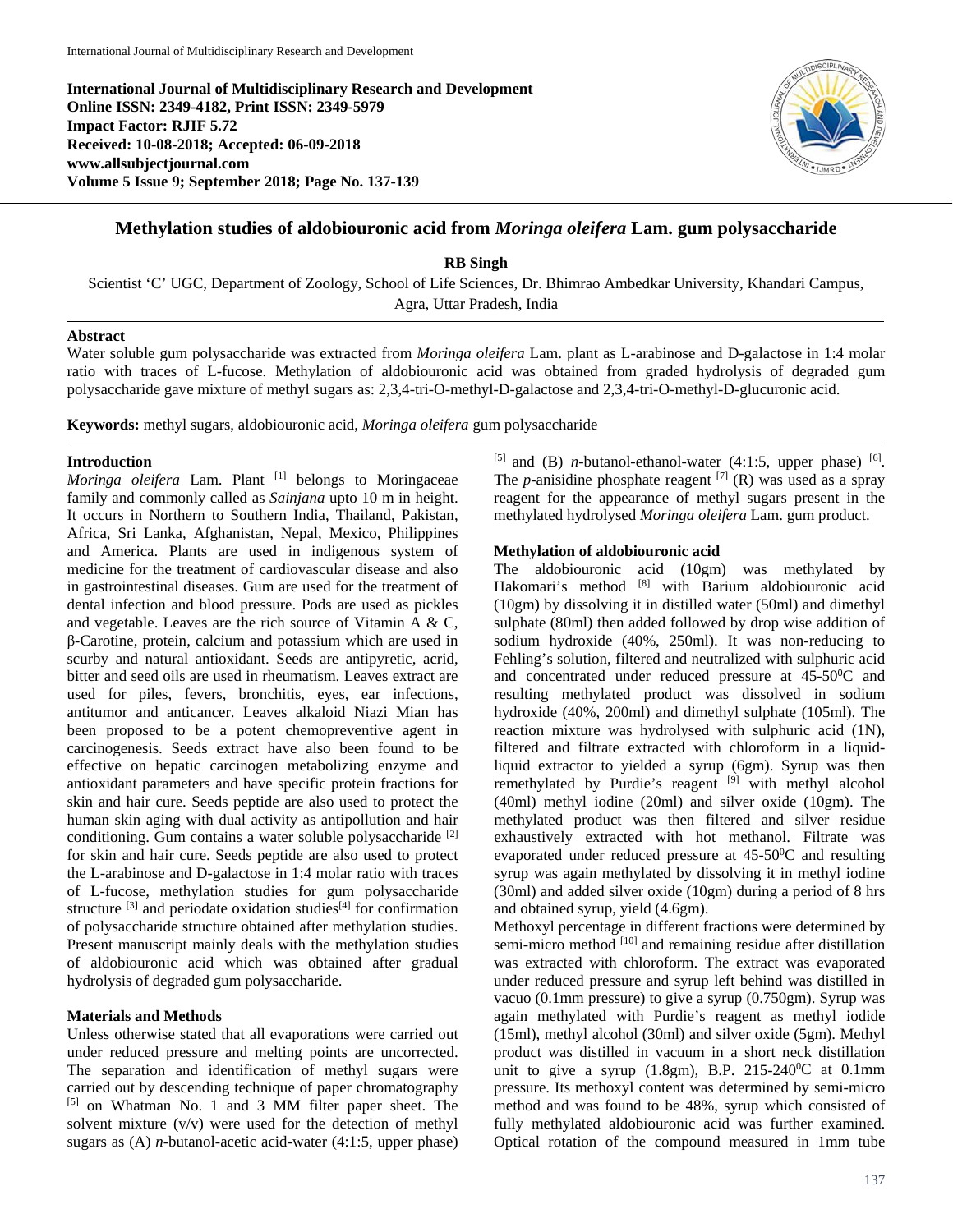(CHCl<sub>3</sub>, 2%), corresponded to  $[\alpha]_D^{25}$ , 19.8<sup>0</sup>C. This value is in good agreement with the reported value for methyl-6-Omethyl (2,3,4-tri-O-methyl-β-D-glucopyranosyl uronic)-2,3,4 tri-O-methyl-D-galactopyranoside.

### **Hydrolysis of fully methylated aldobiouronic acid**

Methylated compound (1.8gm) was refluxed with methanolic hydrogen chloride (4%, 80ml) for 45hrs. Methanol was then distilled off under reduced pressure at 40-50°C and bulk reduced to 10ml then added hydrochloric acid (1N, 80ml) and solution was heated at 96-98<sup>0</sup>C for 20hrs. It was then cooled, neutralized with freshly prepared silver carbonate and allowed to stand for 5hrs. The precipitated silver chloride and unreacted silver carbonate was removed by filtration. Hydrogen sulphide gas was passed in filtrate and precipitated silver sulphide was removed by filtration and filtrate evaporated to syrup under reduced pressure at  $45{\text -}50^0$ C. It was obtained as brown powder which was exhaustively extracted with dry ether. The ether extract contained methylated Dgalactose portion of syrup fully methylated product (0.58gm). The brown powder left after ether extraction was dissolved in distilled water (40ml), acidified with hydrochloric acid and extracted with chloroform in liquid-liquid extractor and evaporated to a syrup (0.60gm). This syrup was methylated glucuronic acid portion of fully methylated aldobiouronic acid.

#### **Identification of methylated D-galactose portion**

It contained 40% of methoxyl as determined by semi-micro method. The methoxyl value is in good agreement with the required value (41.8%) for a tri-O-methyl-D-galactose. Methoxyl compound (0.26gm) was refluxed for 2hrs with absolute alcohol (8 ml) and freshly distilled aniline (0.14gm). Most of the alcohol was removed by the distillation and on cooling crystals of aniline derivative was separated out. After recrystallisation from ethanol it had m.p. 164-166<sup>0</sup>C. This value is in good agreement with the reported value for 2,3,4 tri-O-methyl-N-phenyl-D-galactopyranosyl amine [11].

#### **Identification of methylated glucuronic acid portion**

It was examined by partition paper chromatography on Whatman No. 1 filter paper sheet by descending technique with solvent mixture (B) as irrigating solvent and (R) used as spray reagent. It gave a pink spot whose *R*g value was 0.82,



**A.** 6-O-β-D-glucopyranosyl-uronic acid-D-galactose. **B.** Methylated aldobiouronic acid.



relative to 2,3,4,6-tetra-O-methyl-D-glucose. This value is in good agreement with the reported value for 2,3,4-tri-Omethyl-D-glucuronic acid<sup>[12]</sup>. The compound was taken in water (100ml) and bromine (1ml) then kept in dark for 3 days which was periodically shaken with mechanical stirrer. After filtration the excess bromine was removed by aeration. Solution was neutralized with freshly prepared silver carbonate and allowed to stand for 4hrs. The precipitated silver chloride and unreacted silver carbonate were removed by filtration and washed with distilled water then hydrogen sulphide gas was passed in filtrate, to remove the silver ions as silver sulphide. The precipitated silver sulphide was filtered off and filtrate was evaporated to dryness under reduced pressure at  $45-50$ <sup>o</sup>C to give a syrup (0.6gm). Distillation of the latter in vacuum (0.3mm pressure) and water-bath temperature at  $160-180$ <sup>o</sup>C to gave a syrup and its crystallization from petroleum ether afforded crystals which melted at 108<sup>0</sup>C. The melting point is in good agreement with the reported m.p. of methyl 2,3,4-tri-O-methyl-D-glucurate-1-5-lactose.

#### **Results and Discussion**

*Moringa oleifera* Lam. gum polysaccharide structure was determined for the nature and position of attachment of neutral sugars and uronic acid in adobe uronic acid were ascertained by the application of classical methylation techniques by Hakomari<sup>[8]</sup> and Purdie<sup>[9]</sup>. The aldobiouronic acid as shown in (Figure-1A) was exhaustively methylated first with dimethyl sulphate and sodium hydroxide then methyl alcohol, methyl iodide and silver oxide. The fully methylated aldobiouronic acid (Figure-1B) on hydrolysis which furnished equal amount of (I) : 2,3,4-tri-O-methyl-D-galactose (Figure-1C) and (II) ; 2,3,4-tri-O-methyl-D-glucuronic acid (Figure-1D). The compound was identified from its crystalline anilide derivative m.p. 165<sup>0</sup>C. It was identify and established by converting into crystalline methyl pyranoside amino, m.p. 184<sup>0</sup>C. The isolation of I & II suggested that the D-glucuronic acid is linked through its  $C_1$  to  $C_6$  position of D-galactose. The glycosidic linkages of uronic acid was assigned a βconfiguration [13], because the fully methylated aldobiouronic acid was a laevorotatory,  $[\alpha]_D^{25}$  -19.8<sup>0</sup>C. Therefore, the aldobiouronic acid was obtained from *Moringa oleifera* Lam. gum polysaccharide was a 6-O-β-D-glucopyranosyl-uronic acid-D-galactose [14] structure as shown in Figure-1.





**C.** 2,3,4-tri-O-methyl-D-galactose. **D.** 2,3,4-tri-O-methyl-D-glucuronic acid.